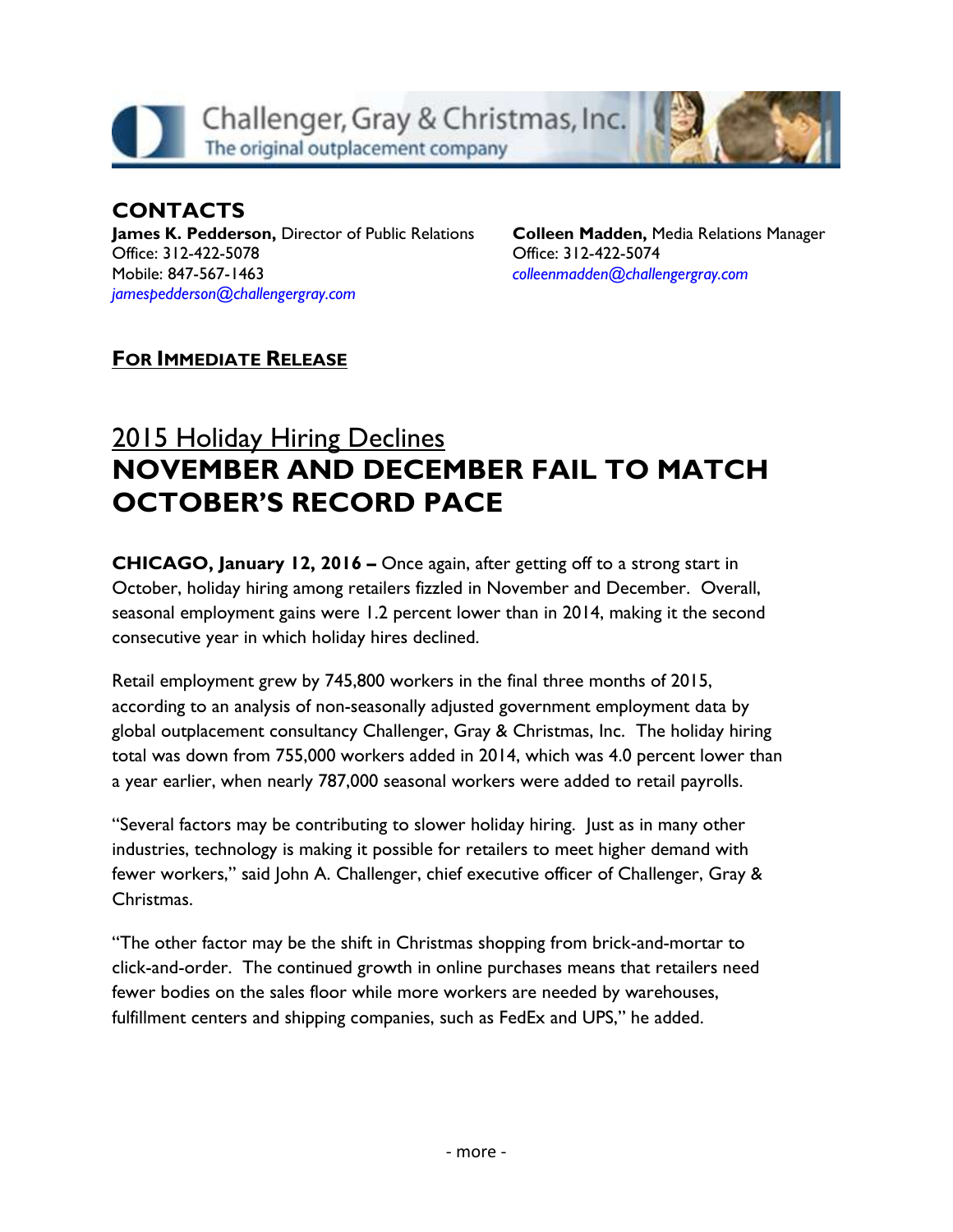Retailers also appear to moving their hiring timetable up a bit. While the bulk of the employment gains are still recorded in November, job gains in October are definitely on the rise. Over the last two holiday seasons, retail employment increased by an average of 190,400 in October. From 2010 through 2013, retailers added an average of 145,600 in October.

Even with downward adjustments in hiring figures by the Bureau of Labor Statistics, the employment gains recorded among retailers in October were still the highest on record for that month, in data going back to 1939.

"The earlier hiring gains, coupled with the fact that Black Friday has lost some of its punch in recent years, means that retailers simply do not have to add as many workers in November and December as they used to," said Challenger.

"Retailers are offering more deals online and at different times throughout the holiday season. As a result, more and more shoppers are learning that they no longer have to endure the crowds and mayhem at 5am on the Friday after Thanksgiving to get a good deal," he added.

January and February are likely to see a significant decline in retail employment. Since 2010, non-seasonally-adjusted employment in the sector has fallen by an average of 787,000 jobs in the opening two months of the year. That surpasses the number of seasonal jobs added during that period, which averaged 715,000.

# # #

## **JOBS LOST IN RETAIL TRADE January, February, 2010-2015**

|      | Jan        | Feb        | <b>TOTAL</b> |
|------|------------|------------|--------------|
| 2010 | $-572,800$ | $-167,700$ | $-740,500$   |
| 2011 | $-559,700$ | $-166,500$ | $-726,200$   |
| 2012 | $-562,100$ | $-214,700$ | $-776,800$   |
| 2013 | $-604,400$ | $-185,800$ | $-790,200$   |
| 2014 | $-668,700$ | $-218,800$ | $-887,500$   |
| 2015 | $-624,500$ | $-174,400$ | -798,900     |

*Source: Challenger, Gray & Christmas, Inc., using non-seasonally adjusted data provided by the Bureau of Labor Statistics*